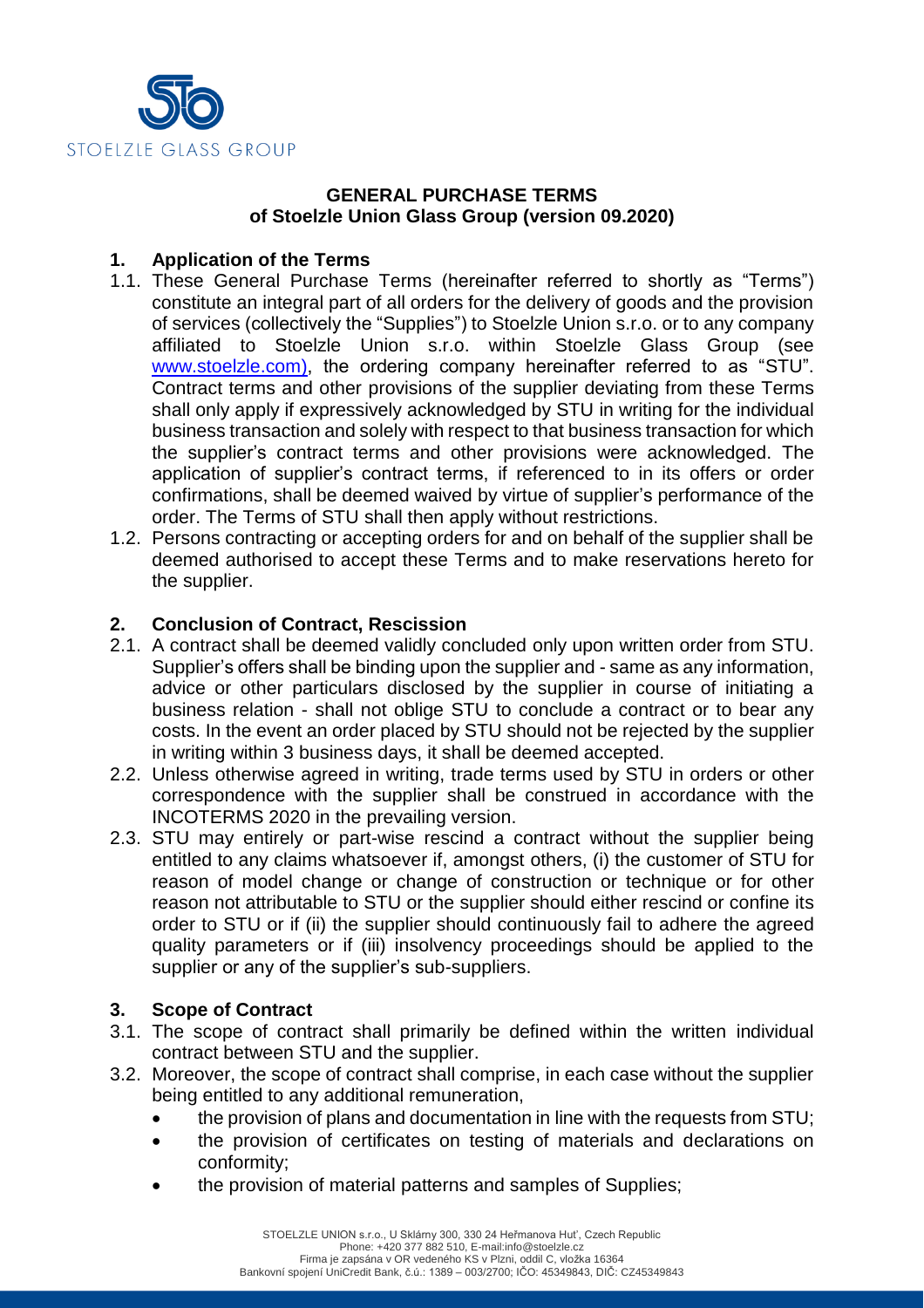

- the delivery to the premises of STU or to a destination else nominated by STU, including unloading; and
- the packaging of the Supplies in a manner appropriate for transport.

### **4. Quality and Environment**

- 4.1. The supplier shall provide the Supplies in such manner that they fully comply with the commonly expected, expressively agreed or such purpose as corresponds to the nature of the business transaction. The supplier shall on its own gain information on all circumstances relevant thereto. The supplier shall always observe all laws, ordinances (as in particular regulations as to work safety, machinery safety and electrical engineering), directives, standards (as in particular harmonised European Standards, DIN Standards and VDE Standards), rules, industrial standards and orders from authorities, applicable at the Supplies' destination with respect to the Supplies' construction, quality and safety, as well as CE marking. The technical delivery specifications applicable at STU for the delivery of machinery and systems shall be provided upon supplier's demand and may be downloaded under www.stoelzle.com. STU may demand as part of the documentation test reports by an independent agency as to the provision of the Supplies in conformity with all relevant rules and regulations; the agency shall be selected by STU.
- 4.2. The supplier shall safeguard the quality and adequacy of the Supplies in such manner that appropriate inspection and controls may be conducted prior to and in course of the production. Such checks must be documented. STU may, without being obliged to, conduct such inspections and controls at the supplier's premises. The supplier, if so requested by STU, shall enter with STU into a quality management agreement. In the event that prototype- or outturn-samples where agreed or are necessary, the supplier may commence series production only upon expressive written approval from STU.
- 4.3. The supplier shall, within its business processes, consider all environmental and energy aspects. The supplier is aware that these aspects were taken into consideration by STU upon evaluation of supplier's offer and placement of the order.

### **5. Order Handling**

- 5.1. All correspondence referring to the order must state the order number from STU, else notifications shall in doubt not be deemed received by STU and invoices may not be paid.
- 5.2. In the event Supplies should comprise works performed by the supplier for STU or third parties at the premises of STU, the supplier shall procure that its personnel and other appointees will adhere to the legal and internal regulations on the prevention of accidents and fires, to the recognised rules on safety techniques and labour medicine and to the general and particular internal requirements at STU. The respective written instructions shall be provided upon supplier's demand and may be downloaded under www.stoelzle.com. The supplier shall fully indemnify, and hold harmless, STU from any and all damages to persons and property that the supplier, its personnel and other appointees may suffer from performance of their duties at the premises of STU, except for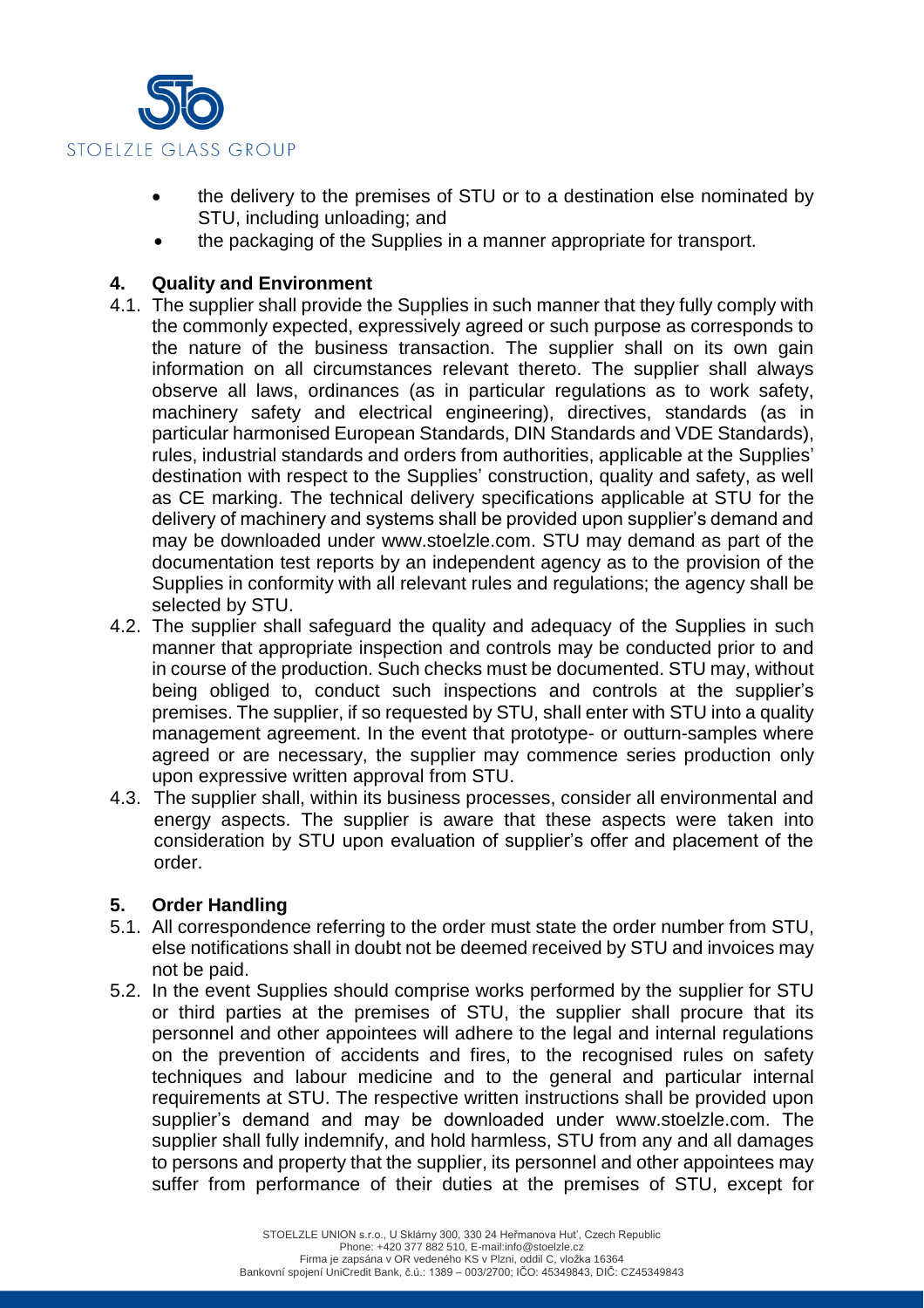

damages caused by wilful conduct or gross negligence of STU or its personnel or appointees. Prior to commencement of the works the supplier must contact the safety engineers of STU.

- 5.3. In the event STU should store other than its own property for the purpose of being used by the supplier for the works at the premises of STU, STU shall be liable for loss or damage solely if caused by its wilful conduct or gross negligence.
- 5.4. Should the supplier for performance of the works request support from STU (assistance at unloading, temporary work force, provision of tools, energy and likewise services), STU shall be entitled to reasonable remuneration.

### **6. Delivery, Delay, Force Majeure**

- 6.1. Dates, terms and volumes of delivery as well as eventual part deliveries, if so agreed, shall be binding upon the supplier. This applies to the provision of the Supplies as well as of the relating technical documentation and the administrative and shipping documents. STU, to a reasonable extent, may alter its orders as to construction, manufacturer and delivery dates. Impacts, if any, of such alternations shall be settled on reasonable mutual basis.
- 6.2. Agreed delivery terms shall commence as of the date of the order, or, if STU reserved the right to call deliveries, as of the date of such call. The arrival date of the Supplies at the destination nominated by STU shall be the relevant date to determine on whether a specific delivery date or delivery term was met.
- 6.3. Unless otherwise agreed in writing partial deliveries shall not be allowed. STU shall not be obliged to accept excess deliveries. Deliveries, that arrived earlier than upon the agreed date may be returned or stored by STU at the cost and risk of the supplier.
- 6.4. Unless approved in writing by STU, the supplier may not subcontract, either in parts or in whole, or else transfer to third parties the order.
- 6.5. In the event of late delivery STU, irrespective of the causes of the delay, at its own discretion may either (i) rescind from the entire contract or parts thereof or (ii) insist on fulfilment of the contract. In either case STU may, at its own discretion, request from the supplier payment of either (i) the full amount of actual damages (including loss of profits, if any) caused by the delayed delivery or (ii) of liquidated damages, undependable from any fault on the supplier's side and not subject to any judicial adjustment, which, unless otherwise agreed with the supplier in the individual contract, shall be 5% of the total delivery value for each full week of delay and in the maximum 10% of the entire contract value. Acceptance by STU of delayed Supplies shall not be deemed a waiver of any remedies.
- 6.6. In the event of complaints by STU in respect of delivery dates, delivery terms or delivery volumes the supplier shall immediately take appropriate measures and inform in writing STU within 12 hours accordingly.
- 6.7. The supplier shall immediately inform STU in writing about any circumstances that are likely to prevent, hinder or delay proper performance of the order by the supplier.
- 6.8. In particular the following circumstances shall be considered as grounds of force majeure if they occur after the conclusion of the contract or, when they have occurred before that time, if their effects where not clearly foreseen before the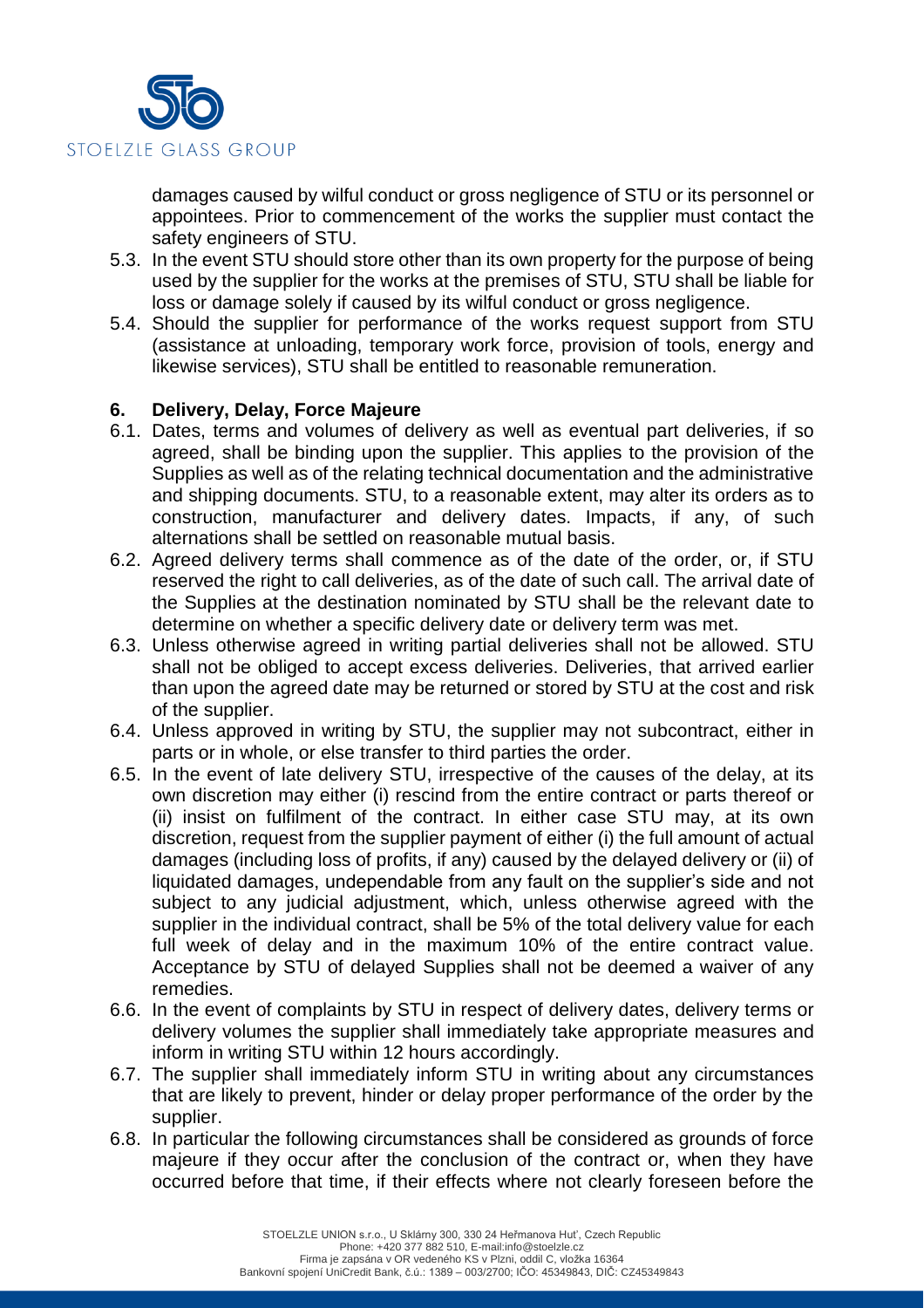

conclusion, and they prevent, hinder or delay the contractual obligations of STU or a third supplier: war; war risk; insurrection; blockade; requisition; embargo; recruiting up of personnel for military service; currency restrictions; export or import prohibitions or restrictions; restrictions in the use of power; labour conflicts; general shortage of labour, transport and materials; water shortage; fire; flood; storm; obstruction of railways; non-delivery, faulty or delayed delivery of raw materials and other auxiliary materials for the production; internal reduction or cancellation of the Supplies to be made by the supplier to STU by STU's customers; and any other circumstances beyond the control of STU. In the event of a case of force majeure STU may, at its option, either suspend performance of the contract or immediately or at a later stage cancel the contract. The supplier may not raise claims of any kind whatsoever against STU on the grounds of such suspension or cancellation. STU shall without delay notify the supplier of the occurrence of a case of force majeure and of its further intention in respect of the contract. In the event of a case of force majeure at the side of a third supplier of STU, STU shall be fully released from its duties of notification towards the supplier by forwarding the notification received from such other supplier. If so necessary, the supplier shall at its own cost and risk properly store the Supplies until acceptance by STU.

# **7. Shipment, Packing**

- 7.1. Deliveries without the shipping documents requested in the order shall not be deemed performance of the order and shall, at the cost and risk of the supplier, either be returned or stored until receipt of the missing documents. In the event the Supplies should contain dangerous substances the supplier shall always provide for a safety data sheet. In the event Supplies should be determined for export the supplier shall issue a customs declaration on the Supplies' origin and forward such declaration to STU no later than together with the first delivery.
- 7.2. Unless otherwise agreed in writing all deliveries shall be made free to the place of destination nominated by STU (DDP), in appropriate packing, customs, insurance and other expenses paid. The supplier shall bare any risk until acceptance of the Supplies by STO or its appointees at such place of destination that was agreed for the deliveries to be made. Deliveries shall be accepted at the destination only during regular working hours.
- 7.3. All deliveries must be packed in a manner appropriate for transport. Packing instructions, if any, from STU must by all means be observed. Wood used for packing always needs to comply with the prevailing European Phytosanitary requirements. Dummies and packaging material, unless expressively requested within the supplier's invoice and shipping documents, shall not be returned by STU. Packaging materials, upon respective request from STU, shall be taken back and disposed by the supplier in accordance with prevailing environmental standards, free of cost. Special packaging made available to the supplier by STU shall remain ownership of STU; the supplier shall be liable to STU in the event of damages or loss of special packaging.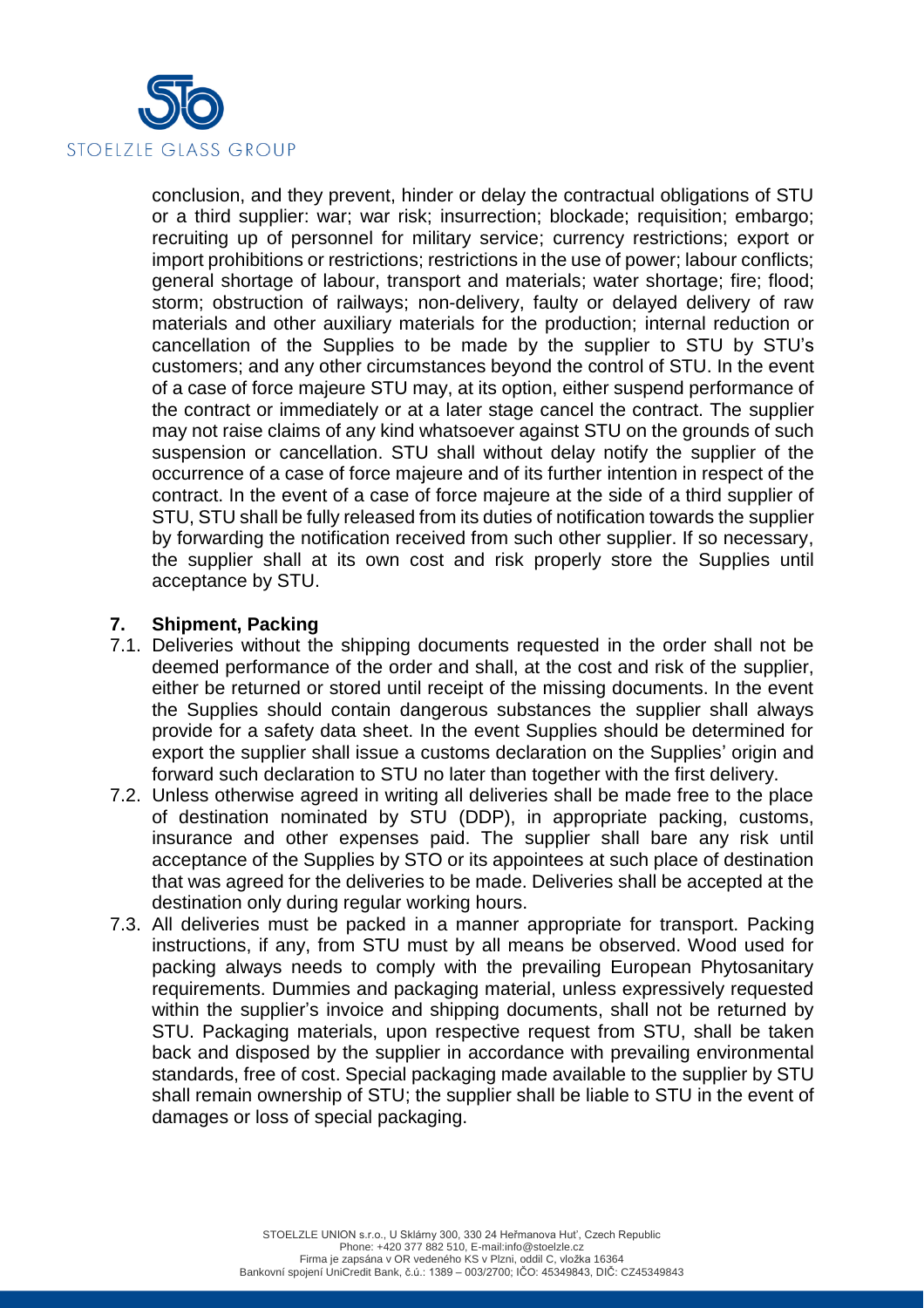

# **8. Transfer of Ownership and Risk**

- 8.1. The transfer of ownership in the Supplies to STU shall be made through acceptance by STU's appointees. In the event the supplier needs to install or further process the Supplies at the place of destination, the transfer of ownership shall be effected upon completion of such works and, if so agreed or customary, upon completion of a test run.
- 8.2. The risk in relation to damages or loss of the Supplies shall pass to STU upon transfer of the ownership in the Supplies to STU.
- 8.3. Take-over of the Supplies by STU shall by no means be deemed acknowledgement by STU of the Supplies' conformity with the contract and no waiver by STU of any remedies due to defective, late or else non-conforming delivery.

### **9. Prices**

9.1. Unless otherwise agreed in writing, all prices shall be invariable fixed prices that may for no reason whatsoever be increased.

### **10. Invoicing, Payment**

- 10.1. Invoices shall be sent to STO in duplicate upon shipment of the Supplies but separated from the Supplies. Order number and order date must be referred to in each invoice, VAT must be separately stated.
- 10.2. Unless otherwise agreed, and to the extent permitted by compulsory law, all invoices of the supplier shall be payable within 14 days from receipt by STO of the invoice or the Supplies (whatever occurs later) with 3 % discount or within 30 days from receipt by STO of the invoice or the Supplies (whatever occurs later) without deduction. Supplies to be paid for on delivery shall be accepted by STO only if agreed.
- 10.3. All payments shall be made in Czech Crowns or in Euros (as shall be stated in the respective order). In the event payment was agreed in a different currency than Euros, the Euro exchange rate as of the date of the order shall apply. All expenses related to money transfers, collection of documents and documentary letters of credit shall be borne by the supplier.
- 10.4. Payment shall by no means be deemed acknowledgement by STU of the Supplies' conformity with the contract and no waiver by STU of any remedies due to defective, late or else non-conforming delivery.
- 10.5. STU, within its ordinary course of business, may resell further process and else dispose of the Supplies even prior to payment hereof.
- 10.6. The supplier, without written approval from STU, may not assign, pledge or otherwise dispose of any accounts receivable towards STU.
- 10.7. In the event of negligent late payment STU shall pay interest at a rate of 1% above the prevailing 3-months EURIBOR. Costs of debt collection shall not be paid.
- 10.8. STU may offset against accounts payable to the supplier with any claims whatsoever that it might have towards the supplier, even if related to other business transactions.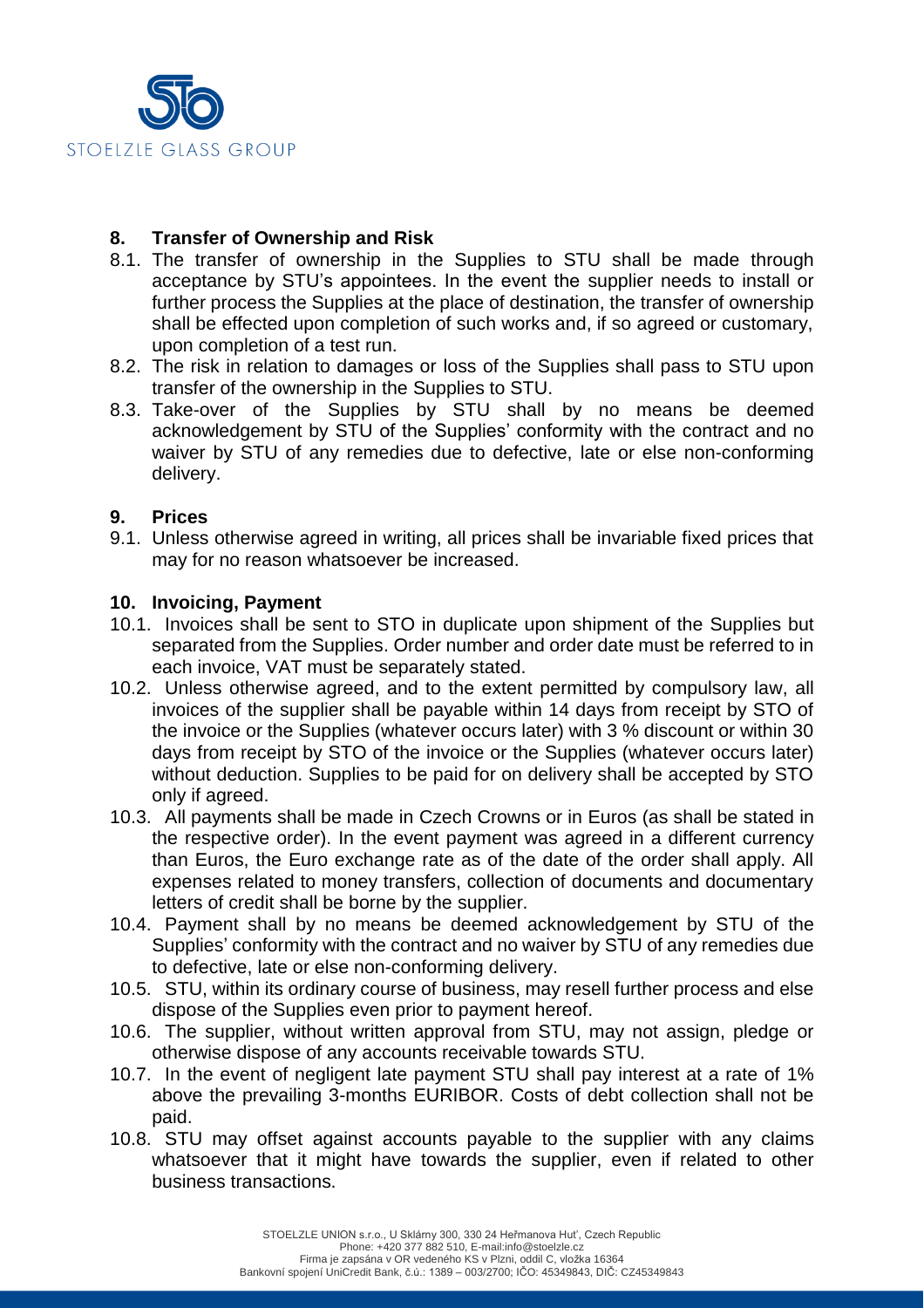

#### **11. Guarantee**

- 11.1. The Supplier, in the meaning of specifically warranted characteristics, guarantees that each delivery shall fully comply with all requirements from STU as well as with all legal rules, regulations and standards, is properly made and corresponds to the commonly expected characteristics as well as to the expressively agreed or to such characteristics, as correspond to the nature of the business transaction.
- 11.2. The term of guarantee shall be 24 months; in the event STU should resell the Supplies, either after processing or unchanged, to a third party the term of guarantee shall at least equal the warranty term agreed between STU and the third party. The term of guarantee shall commence (i) basically upon transfer of the Supplies to STU in accordance with Section 8 (in the event of hidden defects upon discovery hereof), (ii) in case of equipment, machinery and systems upon the acceptance date notified by STU in the written acceptance certificate and (iii) in the event of spare parts upon putting in operation the same. In the event Supplies may not be put into, or cannot remain in, operation due to inspection for defects or remedy of defects, the term of guarantee shall be prolonged accordingly. For parts that have been repaired or redelivered the term of guarantee shall newly commence as of the respective date. STU shall be expressively relieved from any duty to have Supplies immediately inspected for any defects. Notification by STU of defects shall be deemed timely if communicated to the Supplier within the term of guarantee. Claims relating to defective Supplies shall prescribe within 3 years from the date notified in writing.
- 11.3. In the event defective Supplies should require incoming inspection beyond customary procedures the Supplier shall bear the costs related hereto.
- 11.4. In the event of defective Supplies STU, irrespective of the defect affecting the entire delivery or only parts thereof, the defect being material or not material, the defect being remediable or not remediable, may at its own discretion (i) demand substitute supply (change) or remedy of the defect (improvement) free of cost, (ii) in the event of late remedy by the Supplier have the assessed defects remedied itself or by third parties and (iii) in the event substitute delivery or improvement should not be possible or cause unreasonable costs for STU, demand reduction of price; in the event of material defects STU may rescind the entire contract or parts thereof. STU may demand that the supplier, no later than within 8 days from a respective request, takes back defective Supplies at its cost and risk, else STU may charge the Supplier for the costs of storage.
- 11.5. The Supplier, also if acting only negligent, shall be liable to STU for all damages caused by defective Supplies. The Supplier expressively acknowledges that STU as a supplier of manufacturing units with stratified work processes in the event of late or defective delivery may be liable to such customers for warranty claims and damages far beyond the respective liabilities provided by law. To the extent Supplies, whether unchanged or in processed form, are determined for such customers, the agreements between STU and such customers as to warranties and damages shall be deemed also a part of the contractual agreements between STU and the Supplier. STU, upon Supplier's request, shall anytime disclose to the Supplier the prevailing agreements with the respective customers as to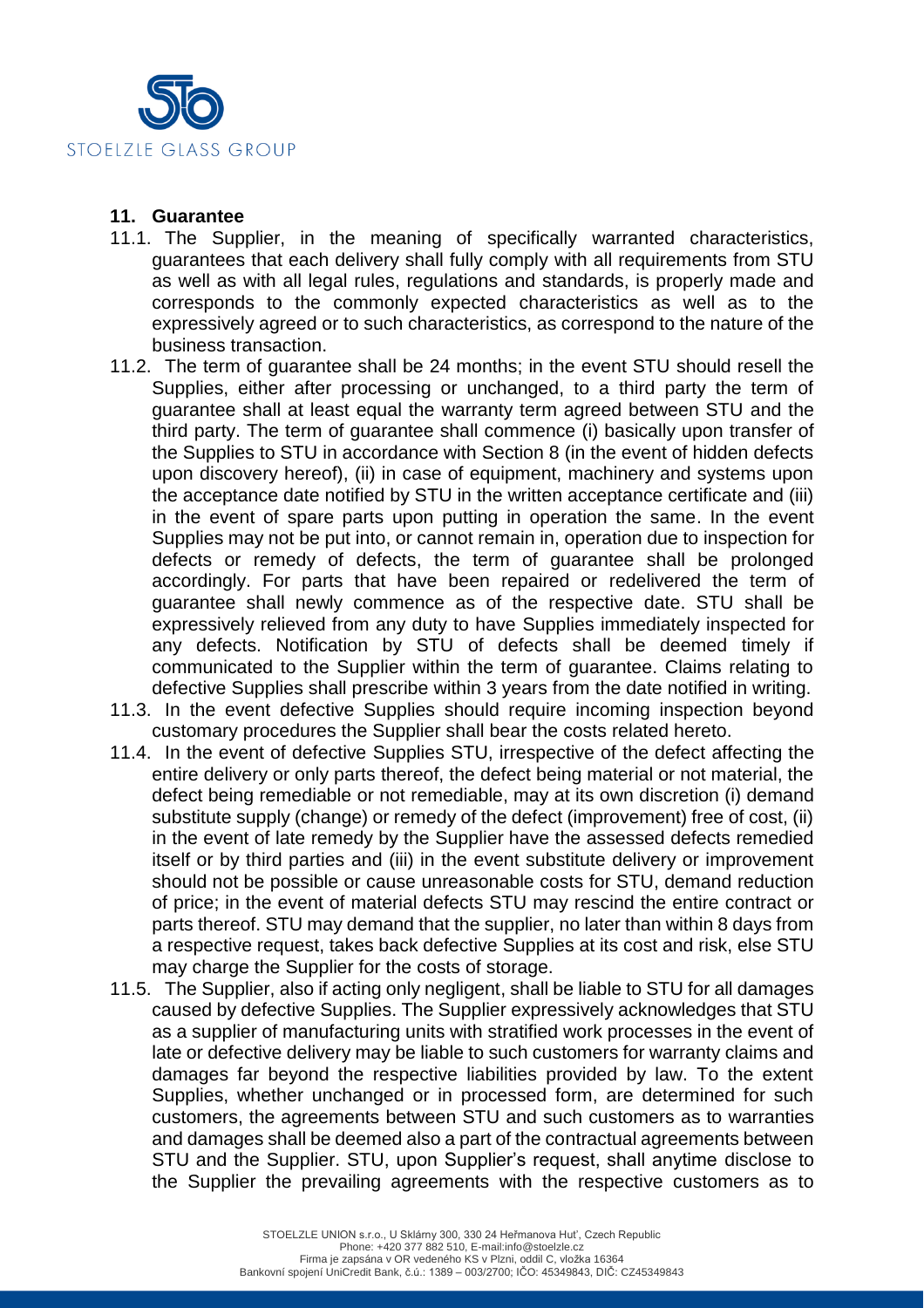

warranties and damages. The Supplier shall fully indemnify and hold harmless STU against any and all claims of such customers related to defective, late or else not order conform Supplies and waives all objections that such damages were not foreseeable.

11.6. The Supplier, no later than upon notification of dispatch, shall disclose in relation to each supply, all sub-suppliers, manufacturers and (as far as it regards imported products) the importers, in each case together with the name and the registered address of the respective company.

The Supplier is aware of the scope of business of STU. Even if STU should process the Supplies to a new product, such product must conform to the safety requirements that, upon use of the product, may reasonably be expected.

The Supplier shall immediately inform STU in writing, if the Supplies, due to compulsory law provisions or administrative orders, should not correspond to the safety as shall be required by the relevant product liability laws.

In the event the Supplier should be requested, in court or out of court, to pay damages (in particular, but not limited to, pursuant to the relevant product liability laws) the supplier shall immediately inform STU in writing.

In the event STU should be held liable due to any product liability laws

- the Supplier, else being liable for all damages, shall immediately deliver to STU all information and documentation that may be necessary or useful for evidencing the exemption from liability towards the damaged party;
- the Supplier shall be liable for all claims on recourse by STU pursuant to applicable product liability laws, including the cases where the Supplier is solely acting as importer or distributor of the products;
- the Supplier shall be liable pursuant to applicable product liability laws also for damages to property suffered by STU as an entrepreneur, whereby such liability may not be waived;
- STU, irrespective of contrary provisions by applicable product liability laws, may take recourse with the Supplier for any payment within 3 months from the date either such payment was made by STU or STU was condemned to such payment by valid and binding court judgement;
- the Supplier, irrespective of contrary provisions by applicable product liability laws, shall have the burden of proof that the Supplies were free of defects;
- the recourse of STU with the Supplier shall include also all legal fees and other expenditure related to the product liability case; and
- damages of, as well as recourse by, STU against the Supplier shall not be dependable upon notification by STU to the Supplier of the defect.

The Supplier shall always, upon respective request, provide for a sufficient insurance coverage pursuant to applicable product liability laws (a Supplier from abroad may provide for evidence of an insurance coverage of similar standard).

The Supplier shall always have insured with coverage to be agreed upon conclusion of the contract, else at reasonable coverage, all claims that STU and third parties may have due to product liability and shall provide STU upon request with respective evidence.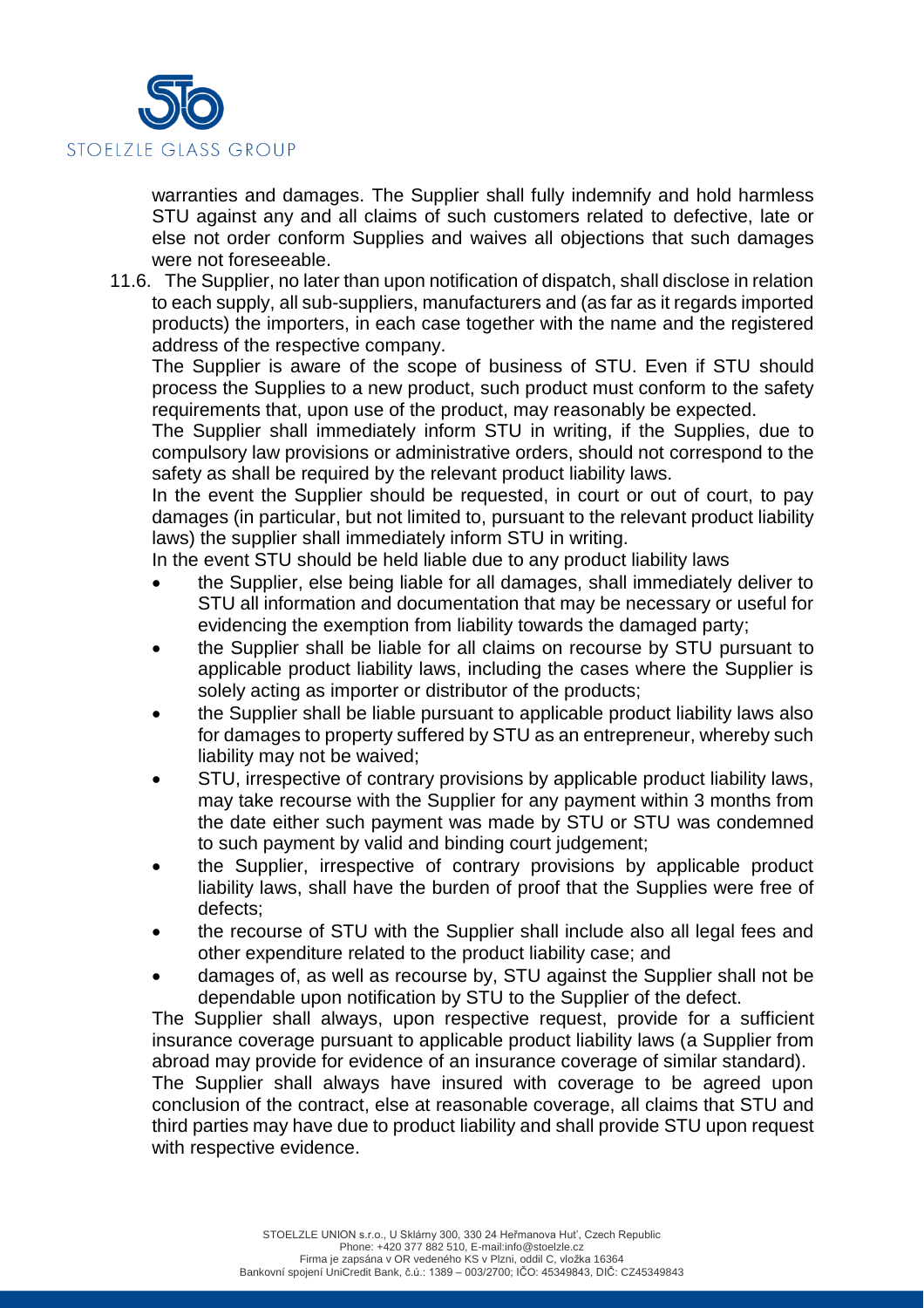

## **12. Documentation for Manufacture, Forms, Tools, Devices**

- 12.1.Samples, models, drawings, clichés and other expedients as well as forms, tools and devices, developed at the cost of STU and made available to the Supplier, shall remain free ownership of STU and shall be respectively marked. Drawings, without approval from STU, may neither be copied nor else disposed of. Such expedients and devices may solely be used for performance of the orders received from STU and may in particular not be disclosed or else made available to external third parties. Such expedients and devices shall be insured by the Supplier at replacement value and, upon completion of the order, be returned to STU free of cost and in proper condition, considering normal ware and tear. Any Supplier's rights of retention in that respect shall be excluded.
- 12.2.The Supplier warrants that neither the Supplies nor the acceptance, nor the use, nor any other disposal of the Supplies shall violate any third parties' intellectual property rights inland or abroad. The Supplier shall always fully indemnify and hold harmless STU from any third parties' claims in that respect. In the event the above warranty should prove to be incorrect, the Supplies shall be deemed defective and the remedies as agreed in Section 11 hereof shall apply.

### **13. Confidentiality**

13.1 Unless fulfilment of the order requires respective disclosure, the Supplier shall keep strictly confidential all issues relating to the order, the works connected thereto and the respective processes as well all related technical and commercial documentation and devices. Irrespective of its own continuing obligation, the supplier shall bind any third party, engaged by the Supplier in connection with the performance of the order, to same confidentiality obligations.

### **14. References, Data Protection**

- 14.1.Any references by the Supplier as to STU for advertising purposes shall require prior written approval from STU.
- 14.2.Upon order confirmation the Supplier agrees that STU may electronically process all personal data arrived in connection with the business transaction.

# **15. Place of Fulfilment, Applicable Law, Court Jurisdiction**

- 15.1.All deliveries and Supplies shall be fulfilled at the registered address of the ordering company of STU, where all present and future claims of STU relating to contracts with the Supplier shall be fulfilled.
- 15.2.All contracts between STU and the Supplier and all claims related thereto shall be governed by, and construed in accordance with, the substantive law applicable at the registered address of the ordering company of STU without regard to its conflict of law provisions. The UN Convention on Contracts for the International Sale of Goods shall be excluded.
- 15.3.All present and future claims relating to contracts with the Supplier shall be exclusively referred to the competent courts at the registered address of the ordering company of STU; provided, however, that STU may refer claims against the Supplier also to the competent courts at the Supplier's registered address. At